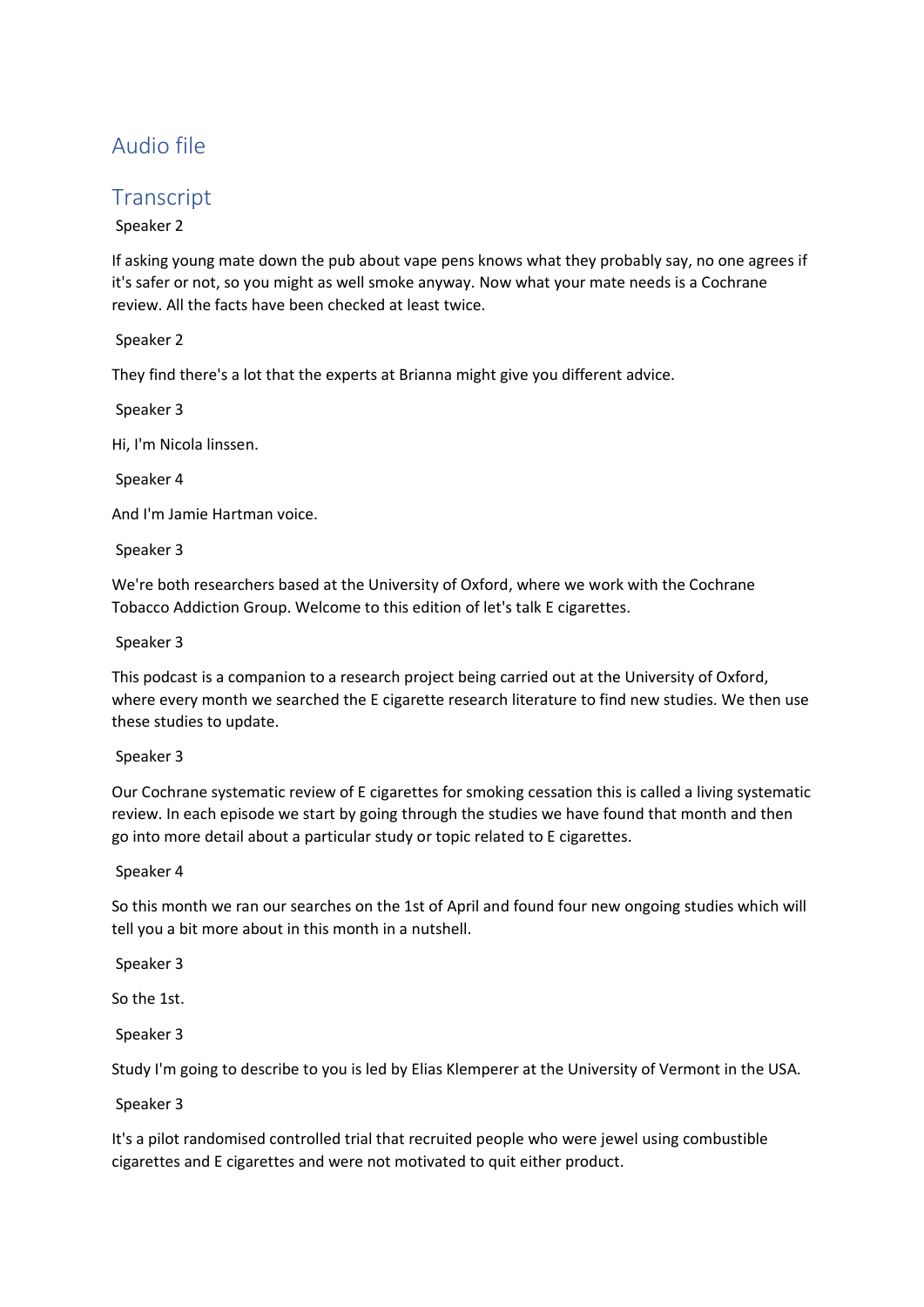People were assigned to one of three groups, one that were given E cigarette pods with less nicotine than their usual pods.

### Speaker 3

One that were asked to reduce their E cigarette use by half and one that were asked to use lately.

Speaker 3

Cigarettes as usual. The investigators plan to look at the effects of this on cigarette smoking independence. The study was due to complete toward the end of 2021.

## Speaker 3

Although no results are available yet, based on only the trial record, it isn't clear who the study is funded by.

## Speaker 3

So the second study is another randomised controlled trial and this one is led by Michael Stein at Butler Hospital in EU.

## Speaker 3

S again, it's not clear who the funder is. This trial is due to complete in 2024 and is aiming to recruit people who smoke who also have an opioid use disorder and are receiving methadone treatment.

### Speaker 3

Participants will be split into two groups, one that will receive E cigarettes for six weeks and another that will receive nicotine lozenges for six weeks.

#### Speaker 3

Their outcomes of interest will be nicotine exposure, changes in smoking behaviour as well as various measures of lung function.

#### Speaker 4

Great thanks Nicola and so the final two one is called an aggressive smoking cessation trial with the acronym ASAP and that's being led by Mark Eisenberg in Canada, who actually was our first ever guest on this podcast.

# Speaker 4

It looks like the study sponsored by the hospital at which he's based. I'm not sure if there's other.

Speaker 4

Funding as well.

Speaker 4

I was super excited to see this trial because it is.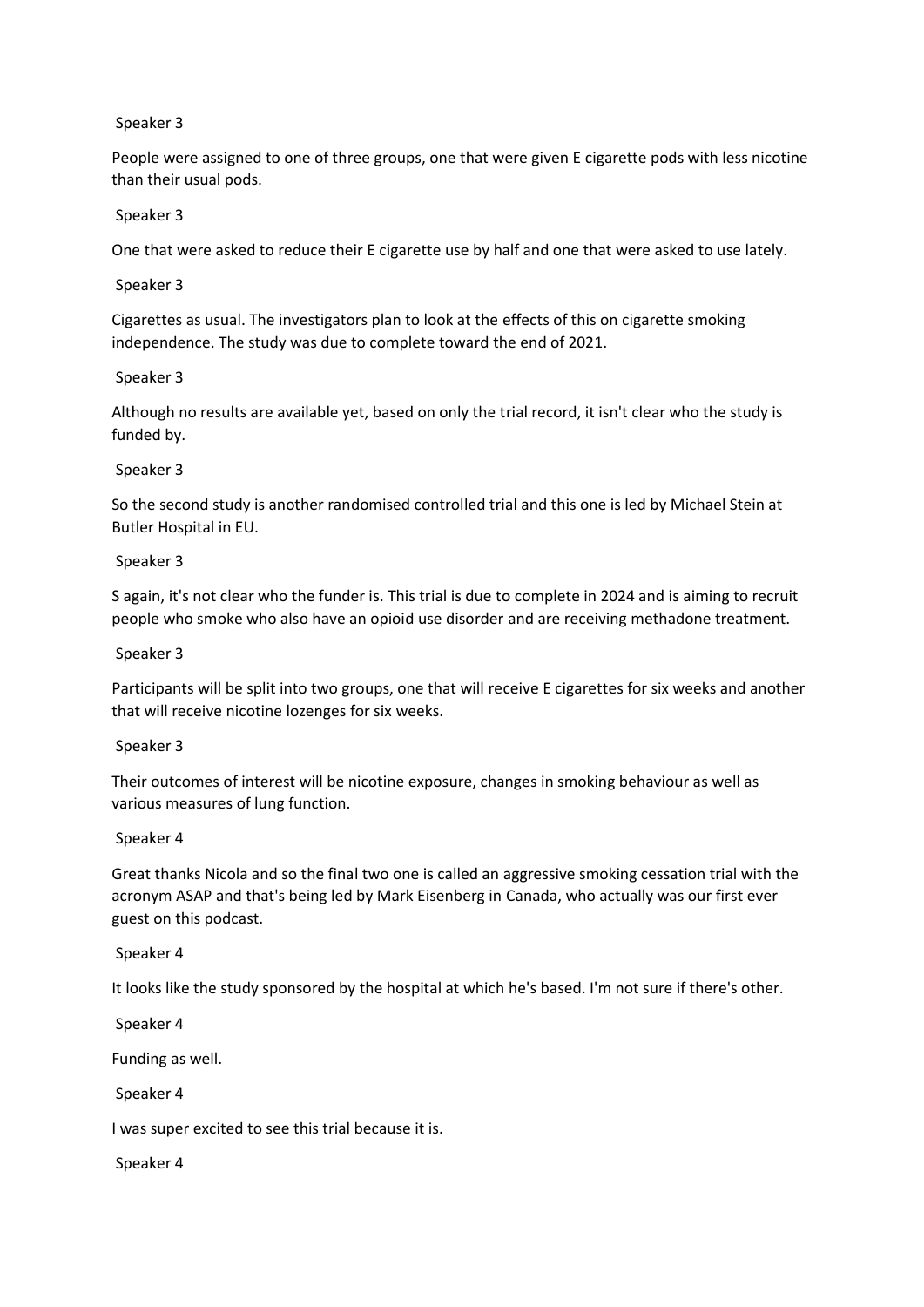Big South it's a five year multicenter, randomised controlled trial and it wants to assess the effects of smoking cessation treatment initiated in hospital in people who are admitted for heart attacks.

### Speaker 4

They're aiming to recruit 800 adults who smoke and are motivated to quit smoking, and they're going to randomise them to one of two conditions.

## Speaker 4

One group will receive Verena Clean, which is a frontline stop smoking medication, as well as counselling for 12 weeks and the second group will also receive that same Verena cleaning counselling.

## Speaker 4

As well as nicotine E cigarettes. So it's a really big study testing whether nicotine E cigarettes added to varenna clean are more effective than varenna clean alone they're going to follow participants for a year.

## Speaker 4

It's a really big study. They haven't started recruiting yet, so we have a while to wait. I'm afraid for the results. With an estimated primary completion date.

## Speaker 4

Of September 2025 for collecting their final out.

#### Speaker 4

Some data and then the final new ongoing study looks at E cigarettes for harm reduction in adults with asthma.

#### Speaker 4

There study acronym is swap and it's led by Alexander Sokolowski at Brown University. Looks like it's sponsored by Brown as well as the National Institute of General Medical Sciences in the states. There may also be other funders, but that's.

#### Speaker 4

Not totally clear from the trial.

# Speaker 4

Record and compared to that aggressive smoking cessation trial, this one is much smaller. It's a 16 week trial of 30 participants and what they're setting out to do is investigate the impact of electronic cigarettes on various outcomes in adults with asthma who regularly smoke traditional cigarettes and at the time of recruitment, don't also regularly use E cigarettes.

#### Speaker 4

They'll be randomised to either a free E cigarette or to no intervention, and they'll measure various measures relating to smoking behaviour, E cigarette use and safety and health impacts. The study is scheduled to finish collecting data in January of next year.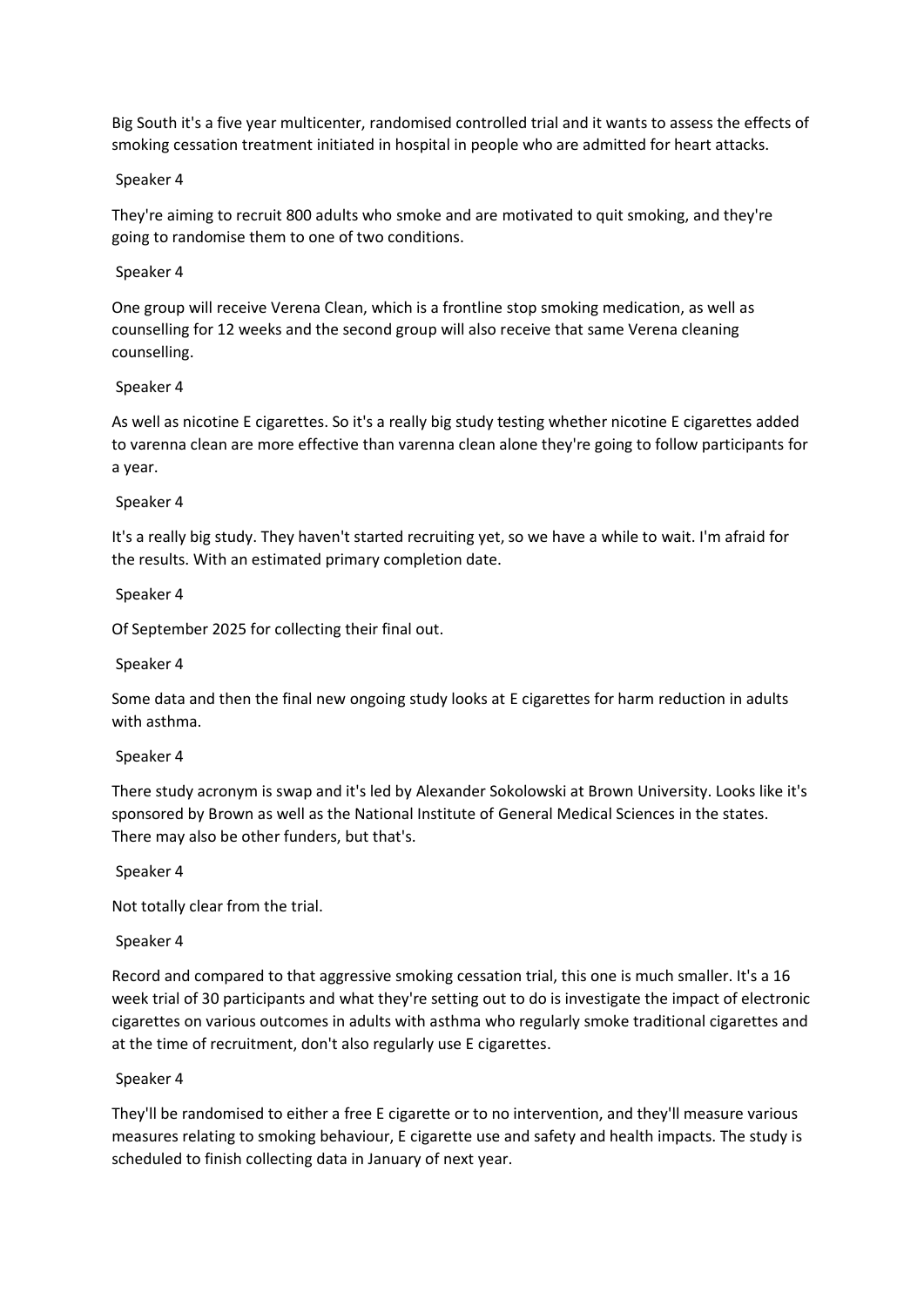So as we mentioned in last month's episode, we're currently undertaking some focused projects supporting by the University of Oxford Policy Challenge Fund.

### Speaker 4

So last month we talked about one of those projects with Elsa which was around the longer term use of E cigarettes.

### Speaker 4

In this month podcast Deep Dive, we're going to explore flavours in a bit more detail. I had the pleasure of interviewing associate Professor Alex Lieber from Georgetown University about his work in this area.

## Speaker 4

So I did. You could just start off by kind of introducing yourself, telling us a bit about your role and what got you into research in this area.

## Speaker 5

Sure, my name is Alex Lieber. I'm an assistant professor at Georgetown University Medical Centre in the Lombardi Comprehensive Cancer Centre.

#### Speaker 5

I have been working in tobacco control research since 2008 when I was an undergraduate at Ohio State University.

#### Speaker 5

Looking for a research project that melded my dual interest in policy and.

#### Speaker 5

Health and I was very fortunate to stumble upon the open door of Amy Ferkovich, who served as my first mentor and invited me into her work on smoking bans in the Appalachian region of the United States. So that's the mountainous region characterised by coal mining and a lot of poverty.

#### Speaker 5

Stretching from Pennsylvania all the way down to Mississippi, and we learned about the details of smoking bans and how they were passed in different kinds of commune.

#### Speaker 5

These and that triggered a growing interest in tobacco control that led me onto masters at Emory University and Health Services and health Policy Research and then, importantly, an internship at the American Cancer Society's International Tobacco Control Research Programme where.

#### Speaker 5

I worked on creating tobacco Atlas Editions 4 through 6.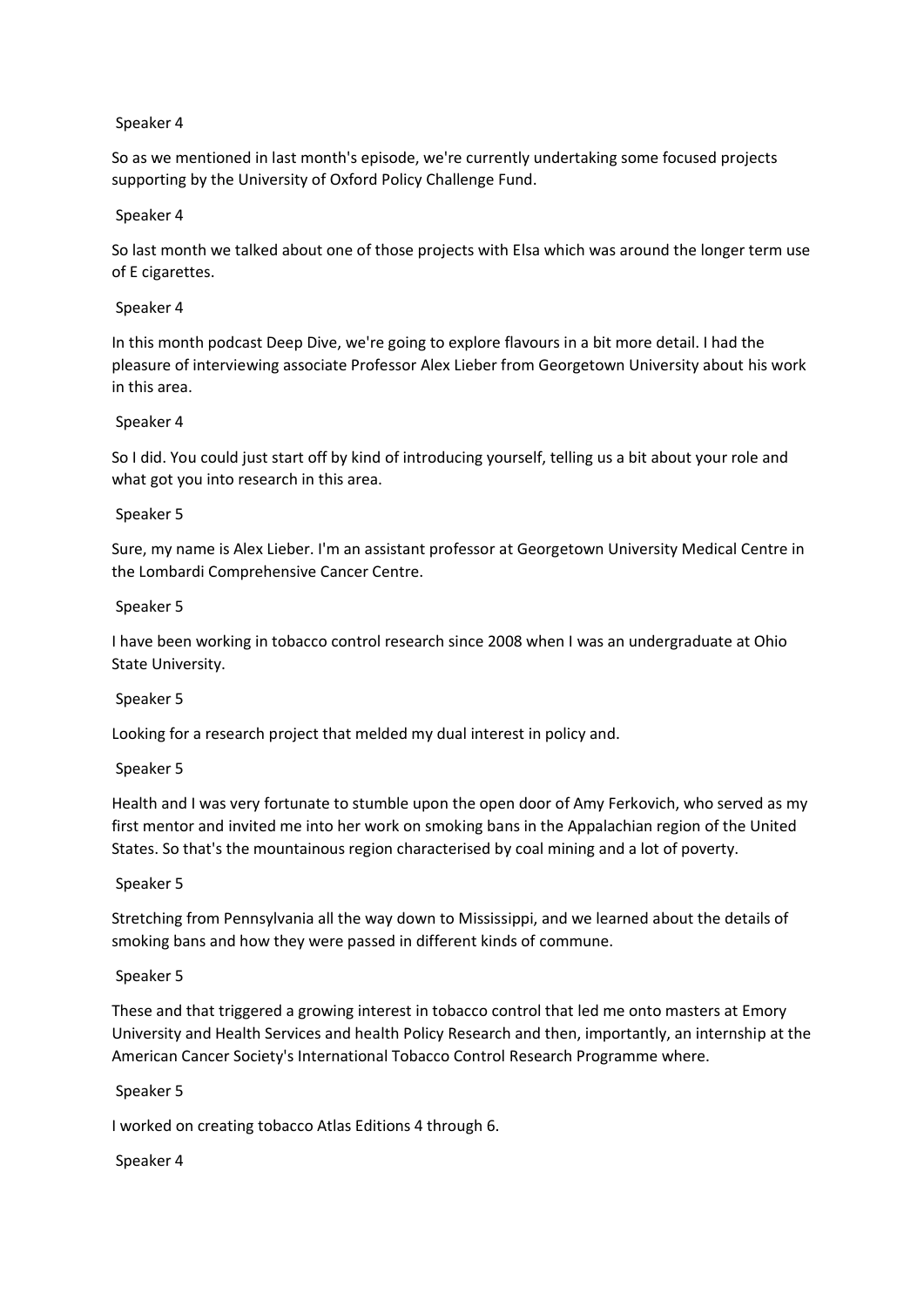And I sorry what does that mean? Water to back? What's the Tobacco Atlas and water additions?

Speaker 4

4 through 6.

Speaker 5

Sorry yeah, so the tobacco Atlas is one of the leading references in the tobacco control field, so it categorises all aspects of the tobacco epidemic from who uses tobacco in a very global perspective.

Speaker 5

They have two policy responses to the way that vacuum industry operates over time and over place, and so the tobacco Atlas was published every three years to coincide with the World Conference on Tobacco or Health.

## Speaker 5

And I grew from being an intern whose job it was to assemble all the data behind the chapters in the Atlas to a Co author.

## Speaker 5

By the time I left American Cancer Society and it was my job to work on everything from like smokeless tobacco.

## Speaker 5

Prevalence up to categorising the policies with E cigarettes around the world.

Speaker 5

Yeah yeah, so it it. It sort of aligns with this, but in at the American Cancer Society I was given the opportunity to grow into global tobacco control Policy Research with a real emphasis on tax and price policy. But that mushroomed into an interest in comparative.

Speaker 5

Politics and policy.

Speaker 5

See that drove my doctorate at the University of Michigan forward, so when I got to Michigan, I worked under Holly Jarman. Who is, I think, a University of York product and she helped guide a.

Speaker 5

Dissertation that looked at the comparative regulatory, politics and policy of E cigarettes in Australia, New Zealand and Canada, which is turning into a forthcoming book from University of Toronto Press, hopefully out next year, called vape filled rooms. Tentatively yeah, so I basically have had a.

Speaker 4

Oh, fantastic.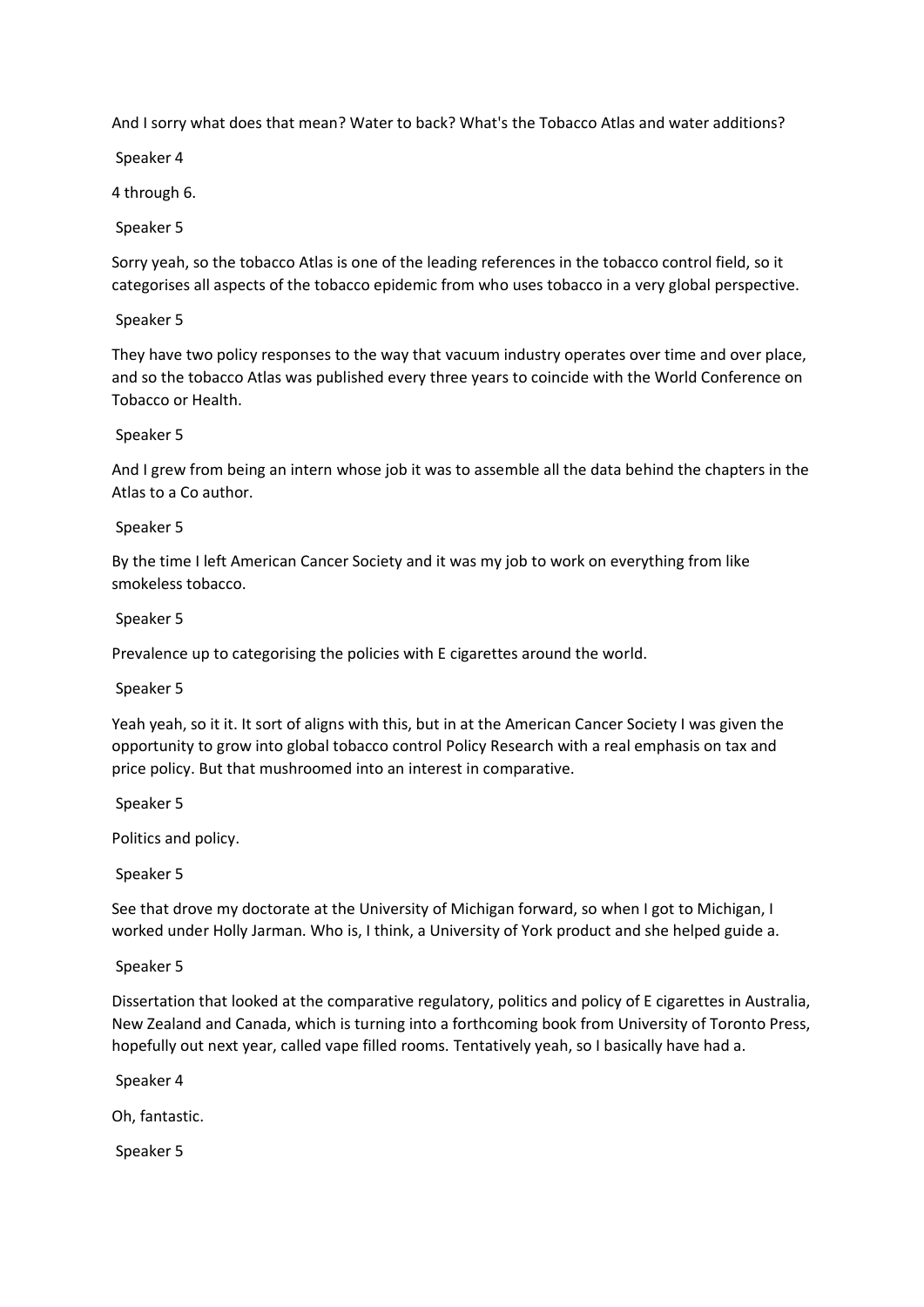### Long series of mentors who've?

## Speaker 5

Encouraged me to learn about and understand why different countries in different places react differently to different policies and to see tobacco control as the battle of politics, business, and health that it is, and I have had a great series of mentors who've really introduced all those.

### Speaker 5

Aspects to me and I really love injecting my work with a curiosity of understanding why things are different in different places at different times and how this fascinating field that operates at the business, health, politics, intersection really works.

#### Speaker 4

That is so interesting. I look forward to seeing that book, congratulations.

## Speaker 4

Can I ask where the title came from? Knowing it might change, but what is the meaning behind vape filled rooms?

#### Speaker 5

So I don't know if the phrase is super common in British politics, but in American politics, and I think it's blended it into Canada.

## Speaker 5

There is a a colloquial phrase saying that political deals are made in smoke filled rooms, so this is how politicians were selected at nominating conventions.

Speaker 5

Is a cigar smoke filled room?

Speaker 5

Where they chose who is going to be president at least the nomination. The nominee for a certain party, and so just a slight update on that.

Speaker 5

Is they've filled rooms.

Speaker 5

To talk about the politics of E cigarettes, 'cause it took ages to come up with anything vaguely catchy for that regulatory policy.

# Oh it might though.

#### Speaker 4

Well, I am intrigued and can you just? I know, you probably don't want to give away too much.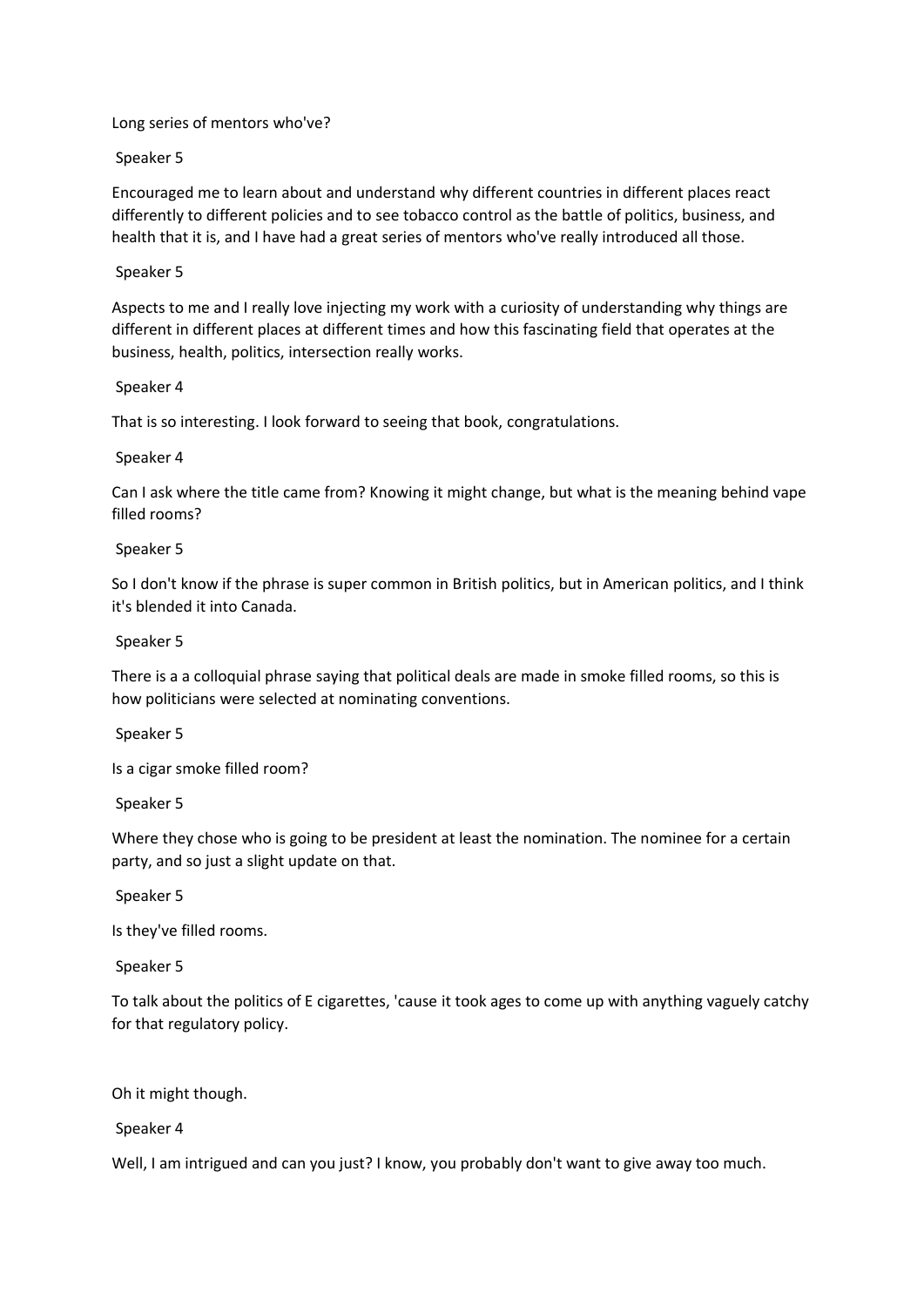But I suppose before we get onto your current research, was there anything that you thought was kind of the most interesting finding from that dissertation? And what's turning into that book? Anything that pointed you into the direction of what?

Speaker 4

You're doing now.

Speaker 5

I mean, the two really interesting things that came from it was a need to come up with comparative regulatory language that had inherent meaning.

## Speaker 5

So I have a paper that is an excerpt of the dissertation that's coming out in Milbank quarterly in a couple of months. That introduces the language that I use. It's called regulatory stances.

Speaker 5

I only find this interesting because there hasn't.

Speaker 5

Been a good way to talk.

Speaker 5

About regulation and like what one country is doing towards 1 market in a way that has inherent meaning and it's able to be translated across place in time.

#### Speaker 5

So the dissertation forced me to formalise how to talk about this. Which is you have to talk about regulation.

#### Speaker 5

At least I posit as aiming to change the size of a market as a share of the economy.

#### Speaker 5

In the future, relative to the present, so do you want to make the market smaller or larger? Do you not want to set a preference at all?

Speaker 5

Do you want to have it so the market goes to 0 or do you want it as big as possible?

Speaker 5

Those are like the five basic options, yeah, and the dissertation sort of explains the utility of that sort of.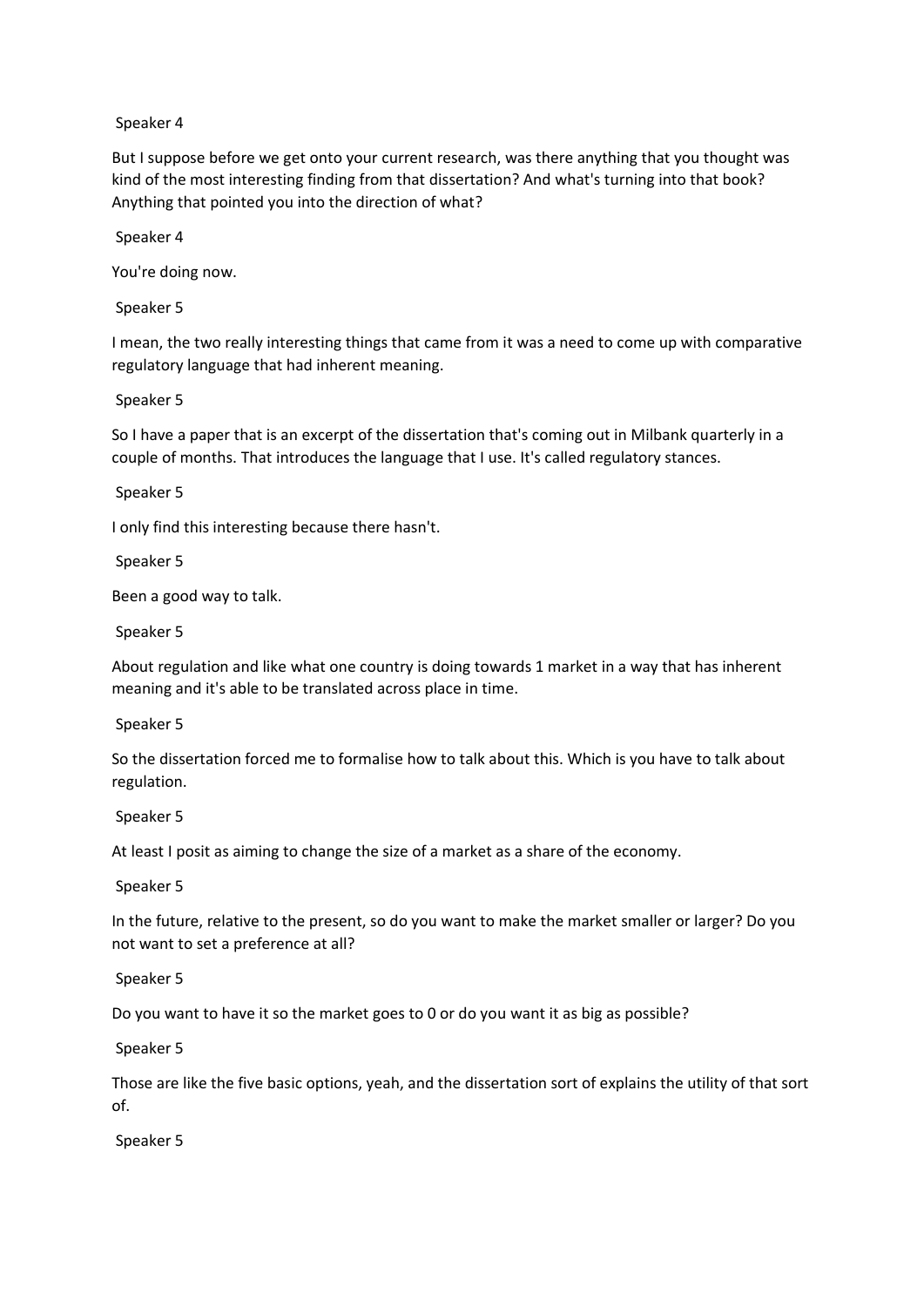Which, but on the politics side, I found it really helpful to learn about why New Zealand and Canada went in a particularly different direction with regards to E cigarettes, and I say they adopted what's called an expansionist policy towards E cigarettes. Two different degrees, but expansionist means. They wanted to grow the size of the E cigarette.

## Speaker 5

Market in their country while Australia maintained a prohibitionist policy that sort of shifted to what I call a contraction IST policy and a prohibitionist policy in my parlance basically means it's aiming for zero. No market. Yep, a contraction policy is.

# Speaker 5

Then one that aims to have a smaller market, particularly by giving disadvantages to a product relative to its substitutes.

## Speaker 5

In Australia, the coalitional politics behind who supported changing E cigarette regulatory policy were such that they aligned with the right wing of Australian.

## Speaker 5

Politics, and even though they were in power, they couldn't show it as enough of a political opportunity to change regulatory policy in the manner that they wanted to towards expansion. So it's an example of really poor coalition building.

## Speaker 5

Really bad problem definition. They didn't sort of convince anyone that that the policy needed changing in Australia in the way that they wanted.

# Speaker 5

By contrast, in New Zealand and Canada, basically people who wanted E cigarettes to be become a market subject to expansion defined the current prohibition as a problem that.

Speaker 5

Regular that bureaucrats didn't want to.

#### Speaker 5

Course they found allies in the centre left of politics and then were able to sort of present E cigarette expansion as a reasonable solution to the woes of either perceived to be failing tobacco control policy or as a way to.

Speaker 5

Get bureaucrats back to the work they wanted to do but was not enforcing prohibition. So yeah, it's a.

Speaker 5

Long way of.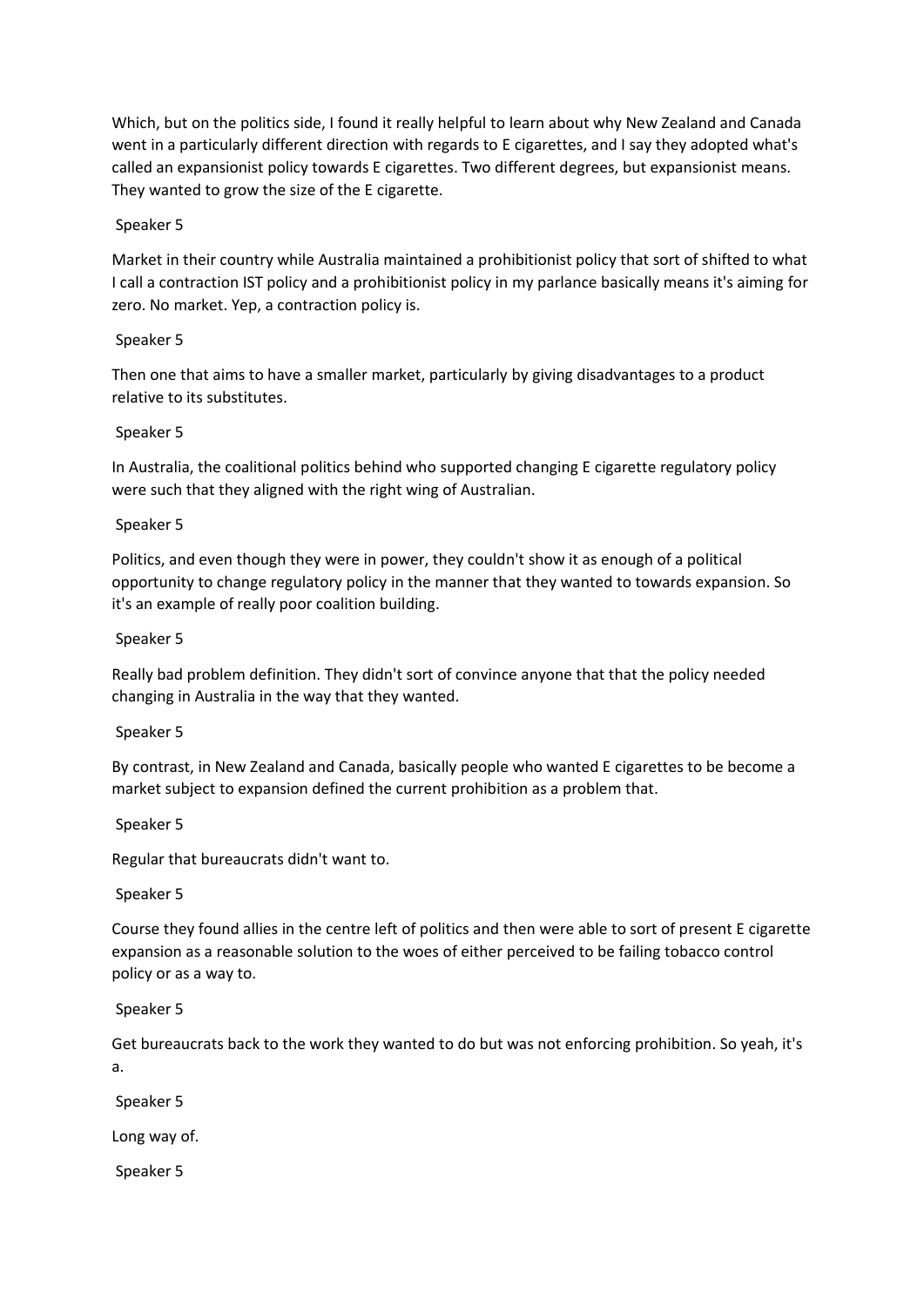Saying the folks in New Zealand and Canada chose the right allies presented the right policy at the right time. With the right solution.

Speaker 5

And I found that interesting, and so the book sort of charts that that saga.

Speaker 4

Yeah, oh fascinating alright. And the reason we wanted to talk.

Speaker 3

To you on.

Speaker 4

This podcast episode in particular is we wanted to pay some attention to flavours and of course we first got in touch over this flavour issue so.

Speaker 4

I was wondering if you.

Speaker 4

Could talk to us a.

Speaker 4

Little bit about any work that you've done in your area, and I suppose what your thoughts are and where flavours sit in terms of regulation and and how much a part of the conversation they are and should.

Speaker 5

Be yeah, so. I mean I'm based in the United States and we have had.

Speaker 5

Sort of separate conversations about the flavours of tobacco products in different markets. So we have a cigarette market that has an enormous share of sales that are dedicated to menthol cigarettes. These menthol cigarettes were given privileged political status. When FDA regulation arrived in the United States.

Speaker 5

13 years ago and so I've been doing a little bit of work.

Speaker 5

With my colleagues at Georgetown and the University of Michigan looking at the potential effects of a ban on the share at the sale of menthol cigarettes in the United States and so like I participated in a little bit of simulation modelling there.

Speaker 3

Obscure science term definition.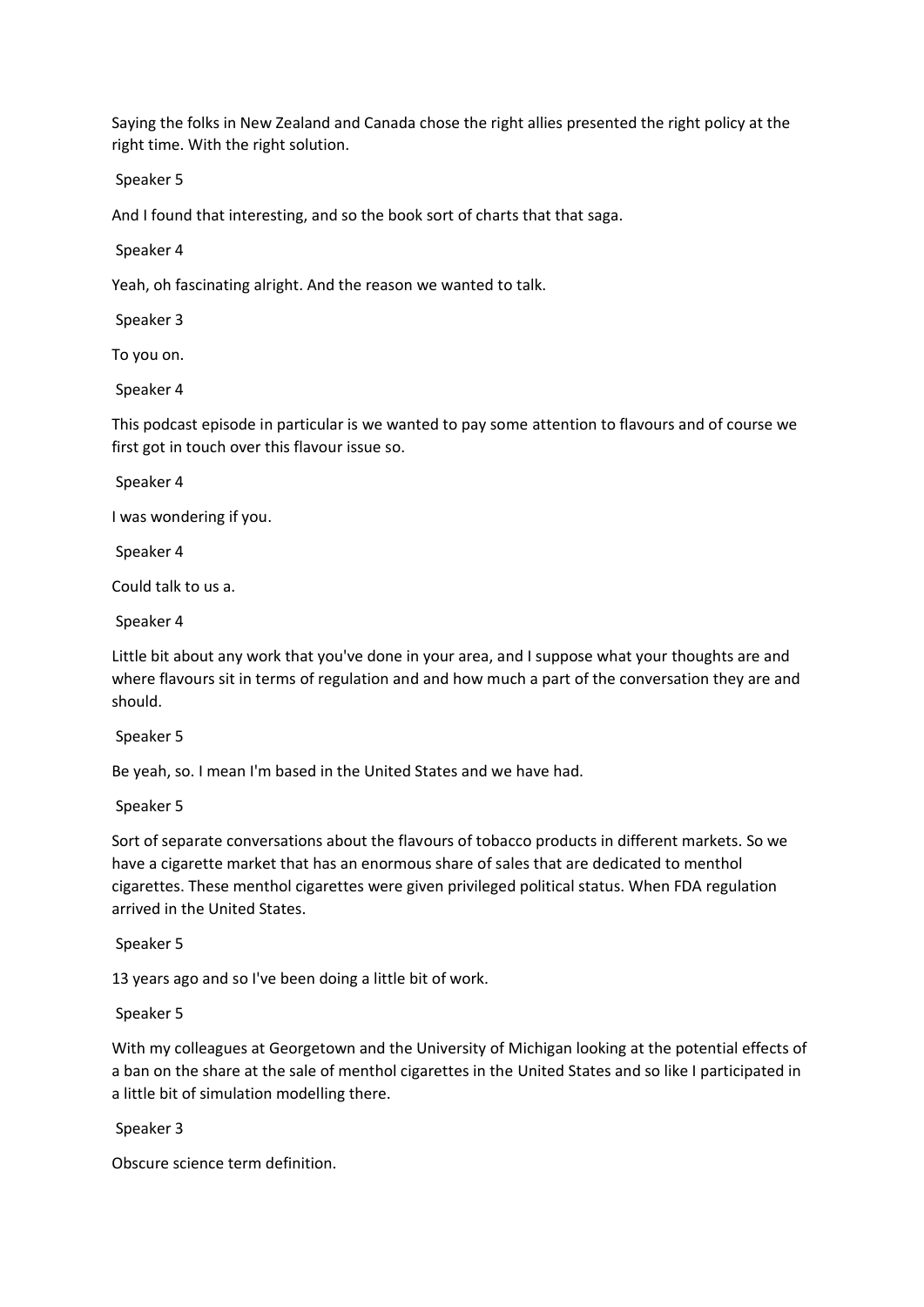Free ban and coauthors described simulation modelling as a tool for synthesising and manipulating existing evidence, data and knowledge to examine the likely impact of alternative policy in service provision scenarios.

## Speaker 5

That sort of pointed to a reasonably large effect of banning menthol cigarette sales. Now that work was based on information from expert ELICITATIONS, which is essentially a process of asking very well informed people what they think would happen with the menthol cigarette ban. I like gathering much more evidence.

## Speaker 5

So I have expanded my work to on menthol cigarettes to look at some European sales data. I like to work with sales data from Nielsen Company. I'm becoming quite a good customer of theirs.

## Speaker 5

But I wanted to so I I was given the opportunity to do some research in Poland, funded by the Norwegian Cancer Society and we decided to look at the effect of the European Union's menthol cigarette ban in Poland on menthol cigarette sales and through some.

## Speaker 5

Great effort and some difference in different quasi experimental analysis.

## Speaker 3

Wing and colleagues describe difference in difference quasi experimental studies as a research design that researchers often use to study causal relationships in public health settings where randomised controlled trials are unfeasible or unethical, they compare the outcomes of groups exposed to different policies and environmental factors at different times.

#### Speaker 5

We looked at what happened when menthol sales were banned.

#### Speaker 5

Implement so Poland has the one of the largest menthol cigarette sales shares, so like you know the amount of menthol cigarette sales that had to disappear in any country that ever attempted.

#### Speaker 5

Uh, a menthol cigarette ban and I thought it was very important to go look at what happened in this scenario because it sort of should better approximate what?

#### Speaker 5

Might happen in the United States relative to a place like Canada, where there's really good studies, but Canada only had at Max 5% of the sales were menthol. Poland was 30%. United States is close to 35.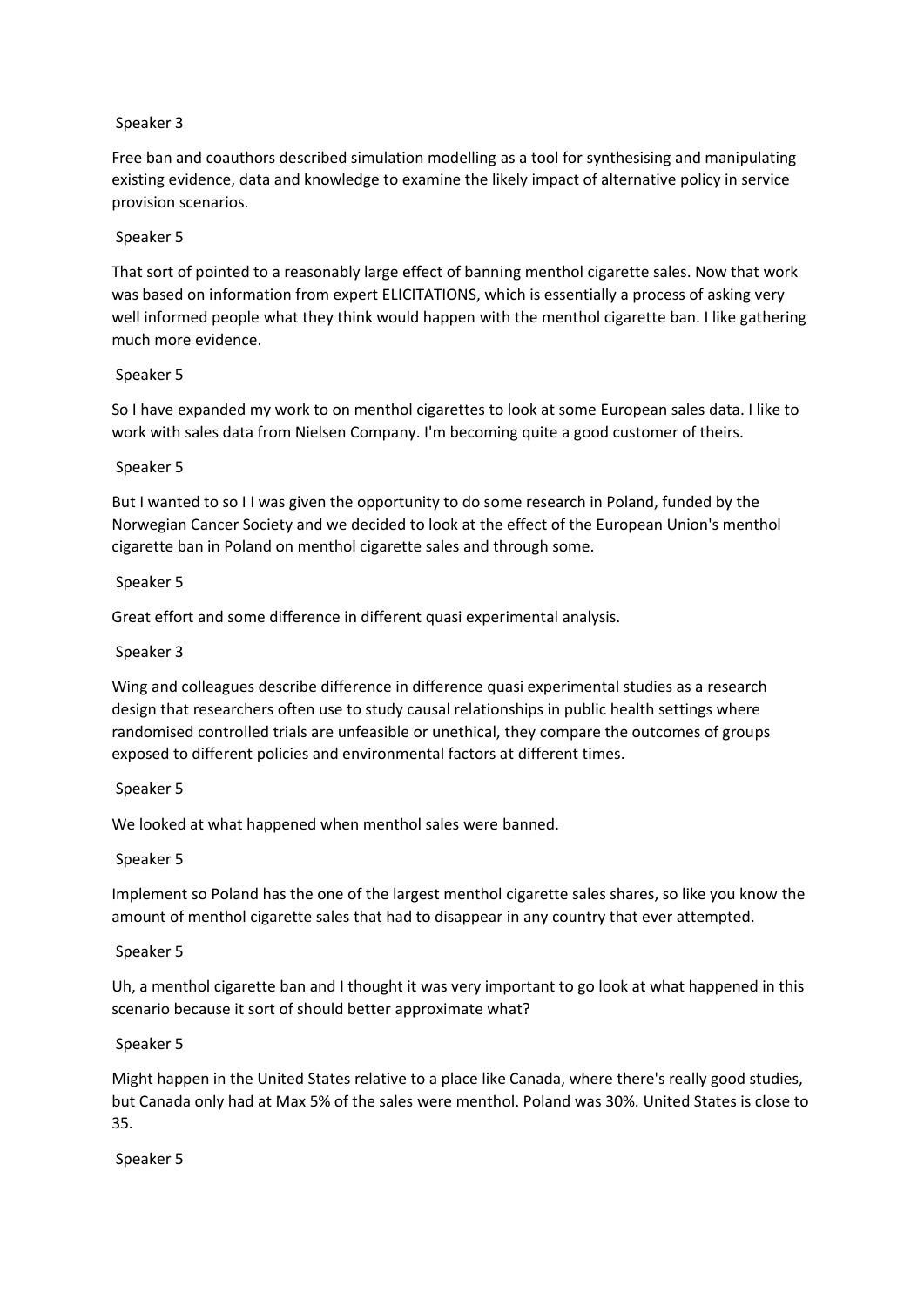So in Poland I figured with the big menthol ban like this, we're going to see a big drop in.

Speaker 5

Sales we did not.

Speaker 5

Yeah yeah. Sales are basically flat in the short run and we have to do a lot of you know work to control for other things across the region.

Speaker 4

Ah, fascinating.

Speaker 4

Do you, sorry Alex? Do you mean cigarette sales overall? Or you mean menthol sales?

Speaker 5

Sorry cigarette sales overall so you look at total cigarette sales. Basically what the tobacco companies were able to do was convert all of their menthol cigarette smokers into standard flavoured cigarette smokers. So unflavored cigarettes.

Speaker 5

And only in Warsaw, the region of the country with the highest menthol cigarette sales share before the ban were we able to see a significant decrease.

Speaker 5

The reasons why this has happened are not yet clear.

Speaker 5

To us but.

Speaker 5

Other people who work in the UK and Denmark in particular are pointing out there's a lot of evasion tactics going on in terms of re branding cigarettes to imply that they have menthol implied they have flavour capsule in there, or to add flavour with these.

Speaker 5

Flavouring cards

Speaker 5

Uh, that seem.

Speaker 5

To be very cheap and easily available. And if you put it in your cigarette pack without flavour they will flavour those cigarettes within an.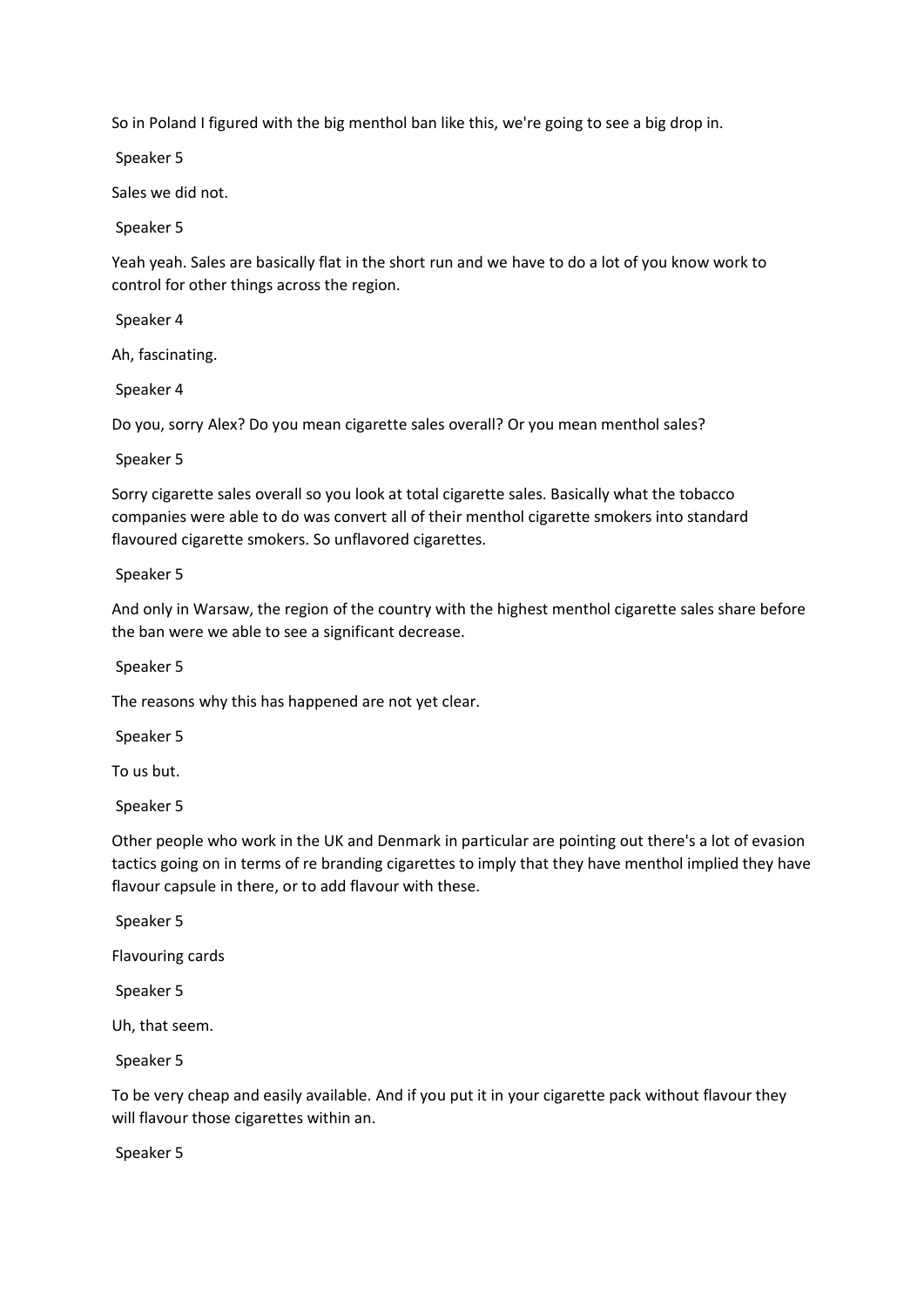Ah yeah, so we we saw and documented the industry responses and it has led me to want to ask bigger questions about how this implementation is going. What health officials know? What retailers know? What manufacturers know?

Speaker 5

And I think we need to learn more about the European experience before setting our expectations about a menthol cigarette ban really high in the US, yeah?

Speaker 4

Yeah yeah, and where do you think E cigarettes do or don't come into that? I suppose in two ways.

Speaker 4

One being, could we ever hope that? Let's say those 30% of people on menthol cigarettes transitioned to an E cigarette for example as opposed to a a non mental combustible product but.

Speaker 4

Also, what does it mean if we're thinking about regulatory areas where we might be looking at restricting E cigarette flavours further?

Speaker 5

Yeah, so the first part.

Speaker 5

Is in the EU.

Speaker 5

And in Poland, in particular, menthol E cigarettes were available, all kind, all flavours of E cigarettes were available and we still saw this almost, you know, zero shift, at least in the short run away from cigarette smoking, which is what we thought would have happened. So in the month all simulation modelling we did.

Speaker 5

The experts expected a good share of people to shift to E.

Speaker 5

Cigarettes and Poland.

Speaker 5

Has a very well established E cigarette market. We even looked at heated tobacco which was also still available in flavours.

Speaker 5

And it's not like you can see a huge.

Speaker 5

Uptick at the.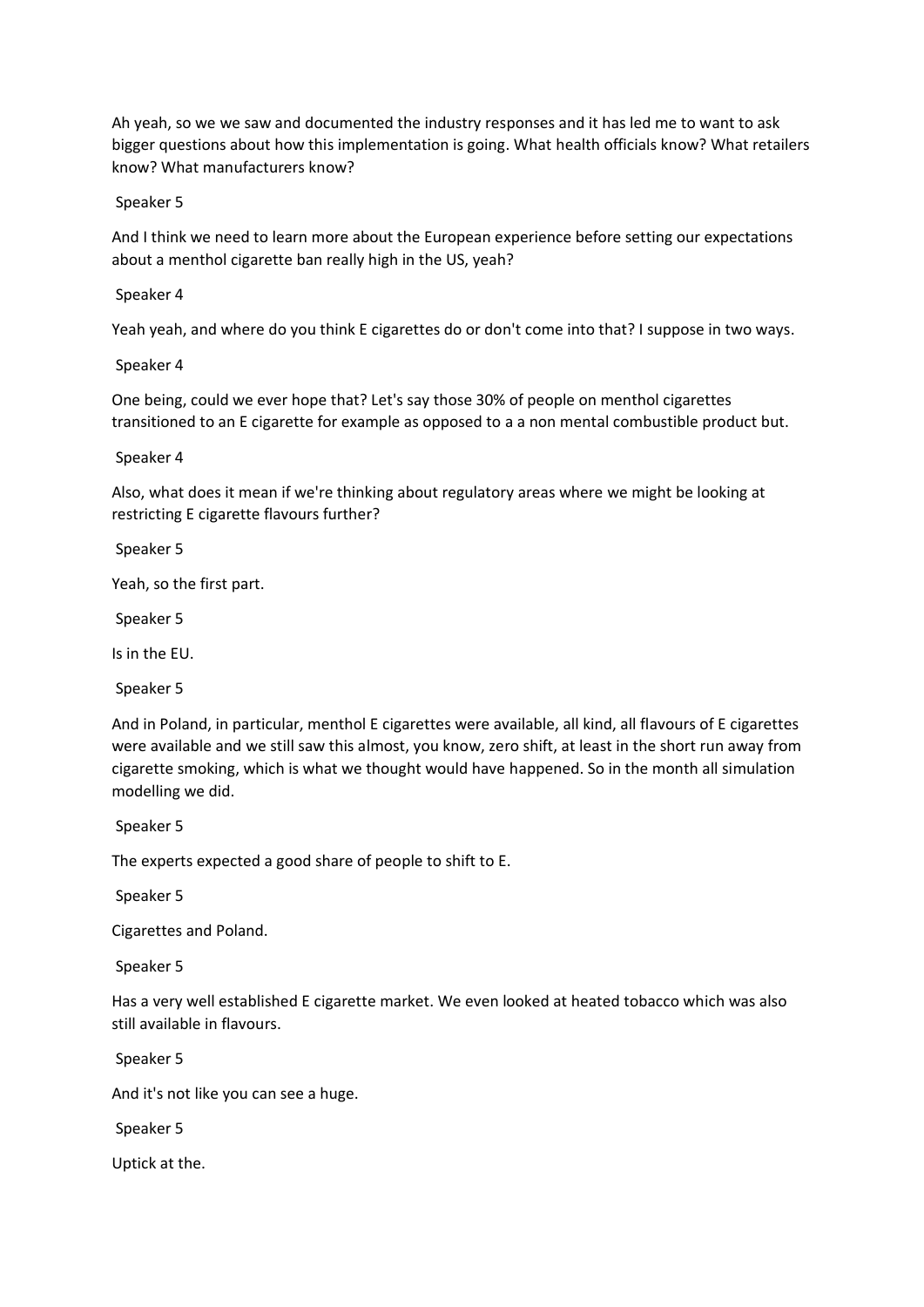At the moment where east where menthol?

Speaker 5

Cigarettes are banned.

Speaker 5

What that means for regulatory policy is that tobacco companies like their cigarette profits. Yeah, they're very good at selling cigarettes, and if there is no financial incentive, they will make sure that they keep selling.

## Speaker 5

As many cigarettes as possible. If that is the most profitable business venture.

## Speaker 5

And we shouldn't expect otherwise for E cigarette flavour availability. Yeah, that's going to be a whole other thing, so I have done work on E cigarette flavour restrictions. In the United States.

## Speaker 5

Again, using sales data, I had a paper coauthored with folks at the Truth Initiative that we published in tobacco Control in December.

## Speaker 5

2021, where we looked at the effects of the flavouring, the flavoured E cigarette sales restrictions that some states put in along with a total E cigarette sales restriction that lasted for 90 days.

#### Speaker 5

In Massachusetts, around the same time as the evoli outbreak of 2019, evale being the E, cigarette and vaping lung injury outbreak, which sent 2000 folks to the hospital and killed almost 70 people due to primarily.

#### Speaker 5

THC or cannabis E cigarettes tainted with vitamin E acetate. There are of course some cases that are not accounted for, but it was primarily a problem of those products and what we found was E cigarette restrictions that just limited the sales of flavoured products.

#### Speaker 5

Devastated the sales of E cigarettes. Yeah, but we couldn't detect an increase in the sale of cigarettes at the same time. That was our primary like.

Speaker 5

Substitution sort of out.

Speaker 5

Come when it came to the case of.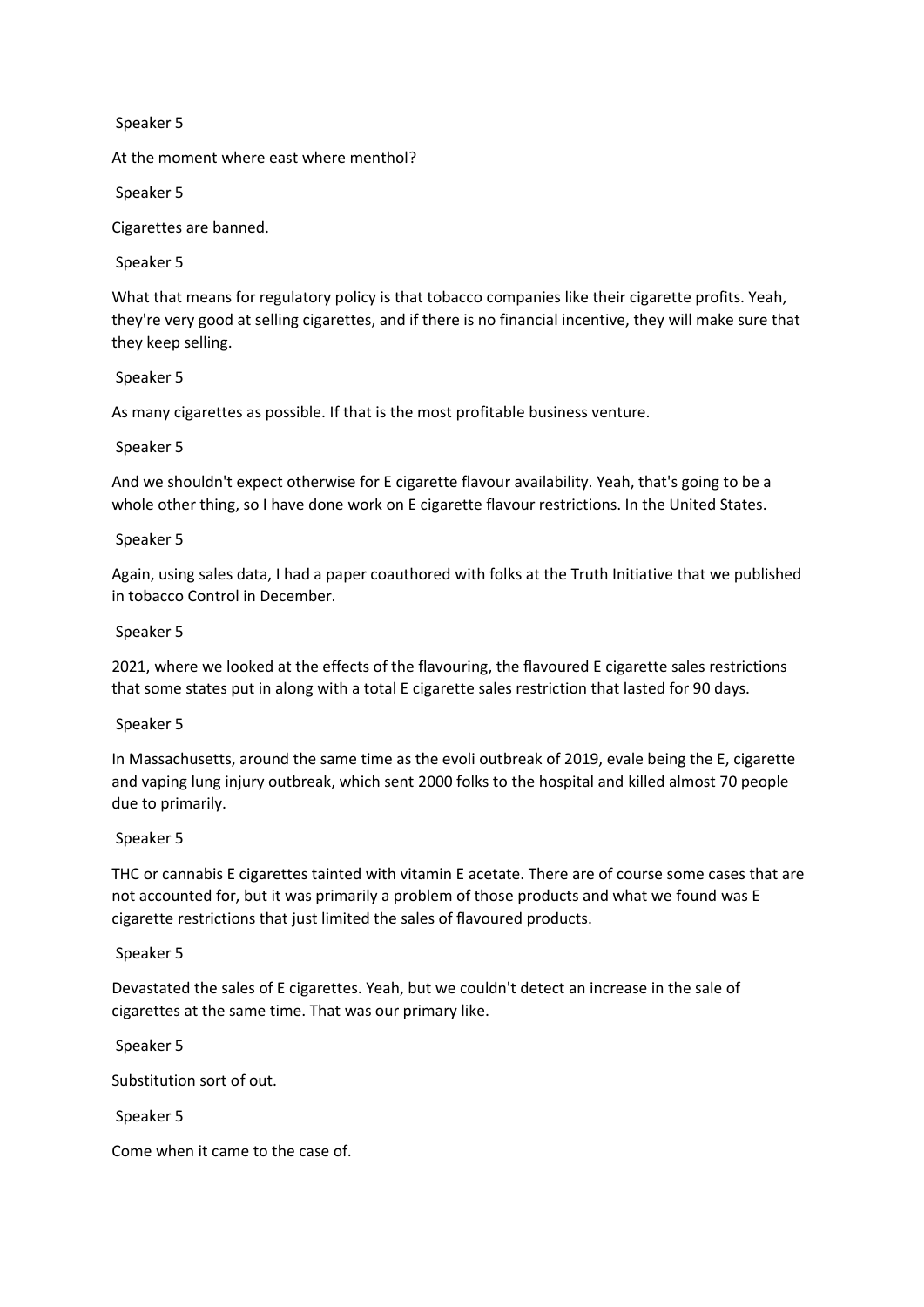Massachusetts with their.

Speaker 5

Full temporary ban on E cigarettes or those 90 days we observed an increase a worrying increase in.

Speaker 5

The sale of.

Speaker 5

Cigarettes and this was concentrated among the sales of brands that young people use most so.

Speaker 5

We're pretty sure this was the substitution effect from E cigarettes, 2 cigarettes and it had to do with the availability of any E cigarette in the state.

Speaker 5

So what does that say that we didn't find one for a flavoured ban? Well, we only looked at temporary bands.

Speaker 5

They lasted anywhere from a few days to.

Speaker 5

A few months.

Speaker 5

We'll have to see what happens in the the places where E cigarettes sales are limited to tobacco flavour only for.

Speaker 5

You know permanent phases to understand more about what substitution is going to look like in those.

Speaker 4

Instances awesome, well that is also interesting. I think that's it for me, but I suppose what I do like to end on.

Speaker 4

First of all, if there's anything else you want to tell me about, please do. But also, if you kind of had a wish list, you had unlimited money, you could recommend any study be done in the future in the field of E cigarettes, what?

Speaker 4

Might it be?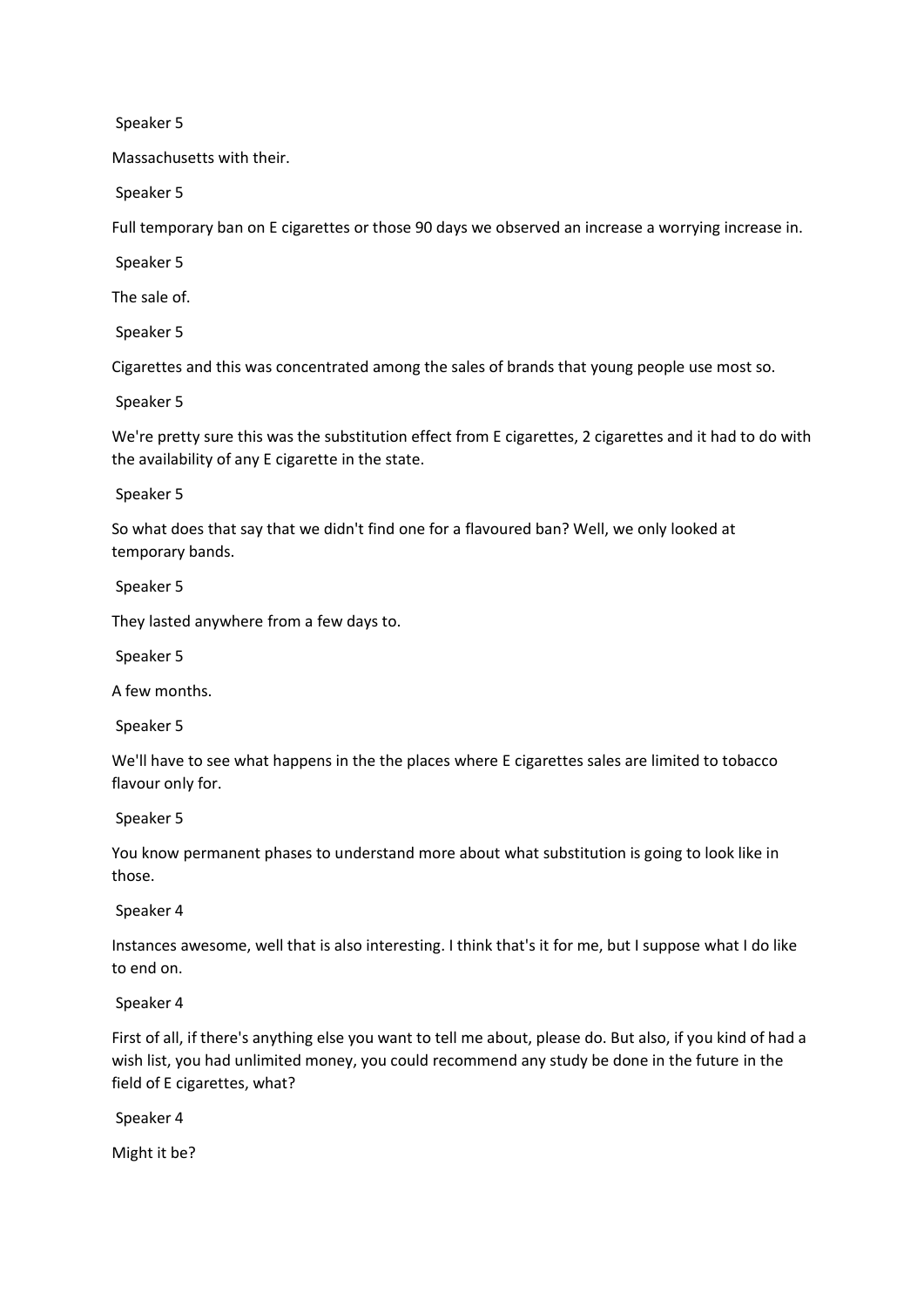What I really want to do is to be understood to understand what policy would absolutely devastate the cigarette market.

### Speaker 5

And to what degree that requires growing the E cigarette mark?

### Speaker 5

Get so it's a it's a combination of I don't know what kind of field experiment you could really perform other than to have very close, detailed rapid tracking of policy implementation and surveillance and of.

## Speaker 5

Course I think what my research shows is.

## Speaker 5

Let's say you're taking the absolute best case scenario tobacco cigarette policy that will probably grow the E cigarette market.

## Speaker 5

It's always subject to tobacco industry reaction, so let's say we're talking about New Zealand taking nicotine out of these cigarettes as they have proposed to do.

### Speaker 5

In their smoke free 2025 action plan.

#### Speaker 5

A tobacco company could withdraw from the New Zealand market altogether and, uh, see what sort of chaos follows a tobacco company could create a nicotine analogue and put that in their their cigarettes. There's all sorts of things that we can't.

#### Speaker 5

No, just yet, but we need to perform rapid policy surveillance and and well funded market surveillance to understand these effects before.

#### Speaker 5

Or people are allowed to assign blame in a way that is politically advantageous to them. My worry is that a tobacco company which relies very heavily on its cigarette profits will do what they think is in their long term best interest to maintain those profits. I I trust them.

Speaker 5

As far as I can throw them.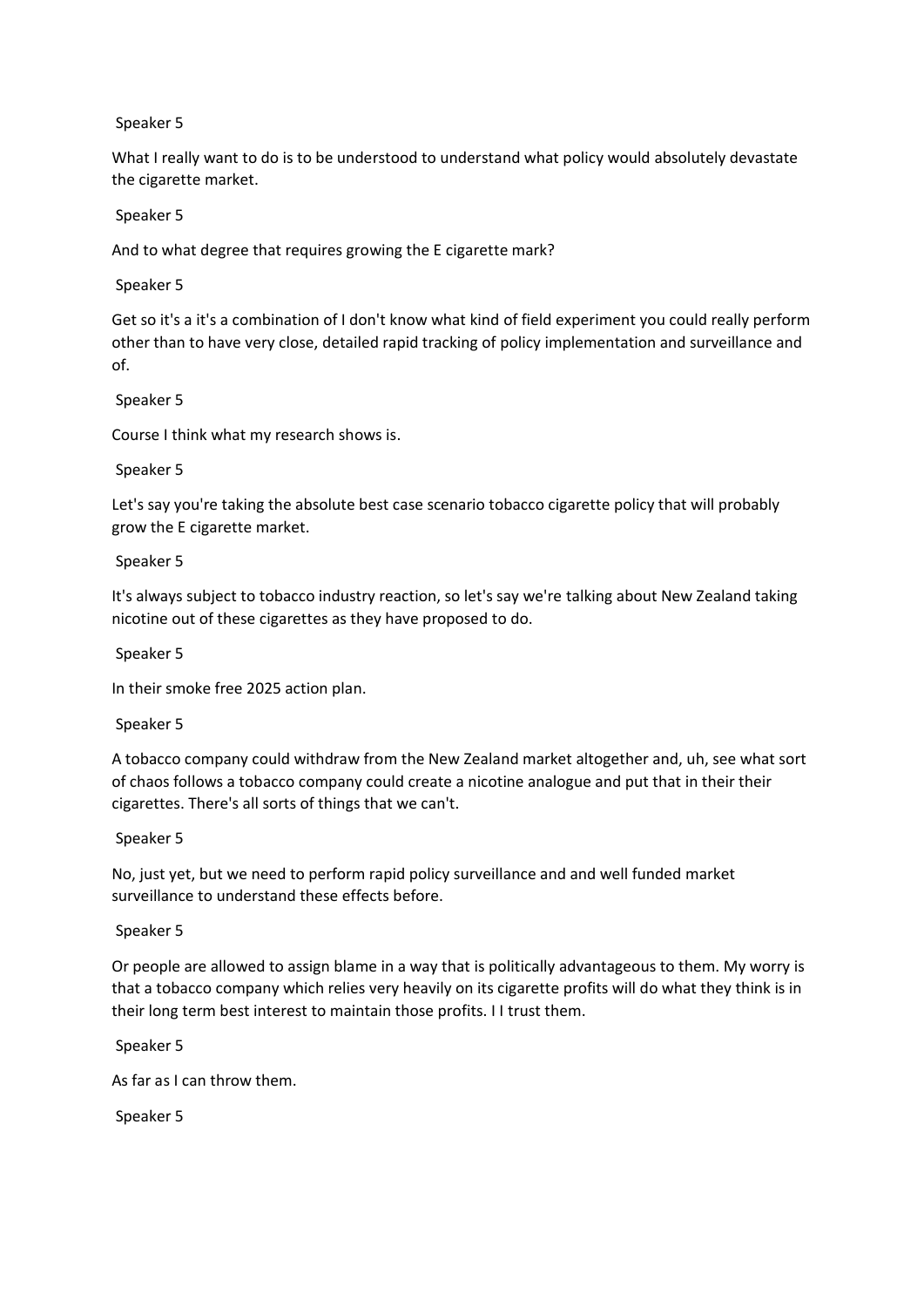And I take seriously their their their threats of what they will do to maintain those profits. So what can we do? We can fund rapid policy evaluation faster. The fact that the Poland study I talked about is.

Speaker 5

One of the first to examine the reaction of smokers outside of a focus group to the continental wide.

Speaker 5

Menthol cigarette ban and it's happening almost two years after implementation is far too slow. I would speed stuff up.

Speaker 4

Oh well, I hope you do it. I think you know there's so many changes coming too in the space of tobacco regulation globally that wouldn't it be nice if we are well equipped to look at the impact of those changes if not in real time as close to real time as.

Speaker 5

Yeah I completely agree Jamie, thank you.

Speaker 4

Well, thank you so much Alex. It's been really interesting talking to.

Speaker 5

You about this very much appreciated.

Speaker 4

Thanks a lot.

Speaker 4

Right, so as you might be able to tell, I really enjoyed talking to Alex about his work. I think the policy angle is another really important one.

Speaker 4

We spend a lot of time focusing on kind of clinical trials, but of course there's a much bigger policy context and it's really interesting to think about specifically flavours in that area. Nicola, do you want to just close?

Speaker 4

Us out by telling listeners a little bit about the work that we've been doing on flavours.

Speaker 3

Yeah, that would be great Jamie so.

Speaker 3

Basically we're kind of running this sub study of our living review and what we're doing is investigating whether the effectiveness of using a nicotine E cigarette to stop smoking or the long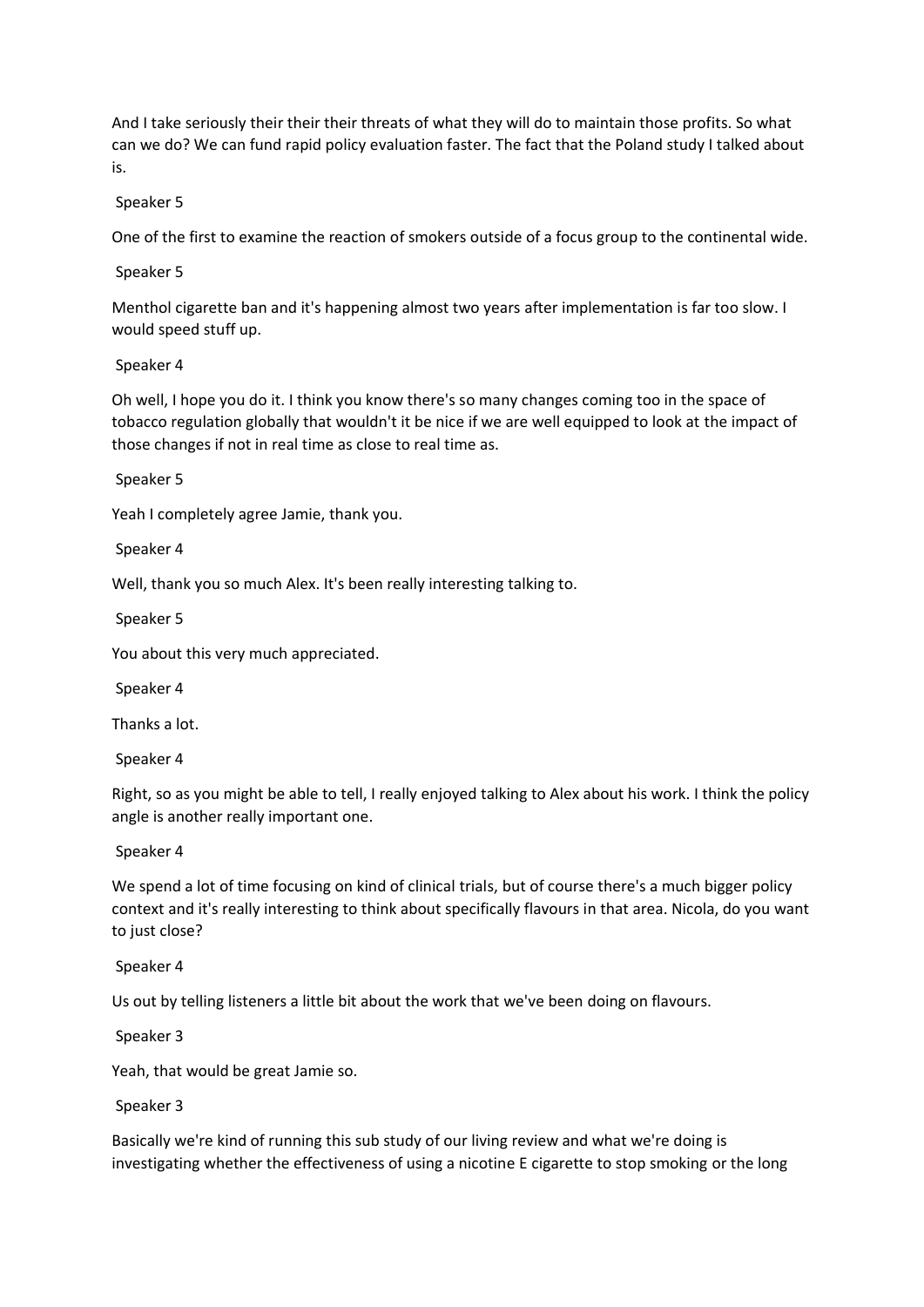term use of an E cigarette is associated with the flavour of E cigarette used, and it's worth mentioning at this point that up to now we haven't found any.

Speaker 3

Studies for our review. They're explicitly set out to compare the effects of different flavours of E cigarettes, although we do expect that those studies are coming.

Speaker 3

So to to look at our aim. We looked at all the studies that have been found by our literature searches up to January 2022 that measured quitting or the number of people still using an E cigarette at six months follow up or longer.

Speaker 3

First we looked at our existing analysis that are in our review and we grouped the studies in those analysis.

Speaker 3

According to the flavour of E cigarette that was used in the study.

Speaker 3

So through doing this, we found no clear evidence that the effects that we found in our review differed dependent on the flavour of E cigarette that was used in the study.

Speaker 3

However, it is important to say that the number of studies in each group was small, and so it's likely that our findings may change as we add more studies to our analysis. You know, as we find more.

Speaker 3

So along so net, the next thing that we then did was we looked at the studies that measured quitting and long term use again, and we identified any that had given participants in the study a choice of E cigarette flavour.

Speaker 3

So of the 57 studies we looked at, 10 of them provided their participants with a choice of flavour of E cigarette.

Speaker 3

Now I won't.

Speaker 3

Read out all of the information on the number of people who chose each flavour. Five of the study of the 10 studies that gave a choice provide that information, but it would be very long winded to just talk through all that now. However, we will write up all that information in a page.

Speaker 3

None of the studies reported that they had carried out any analysis to see if the effects that they found in their paper differed by the flavour of E cigarettes that people chose.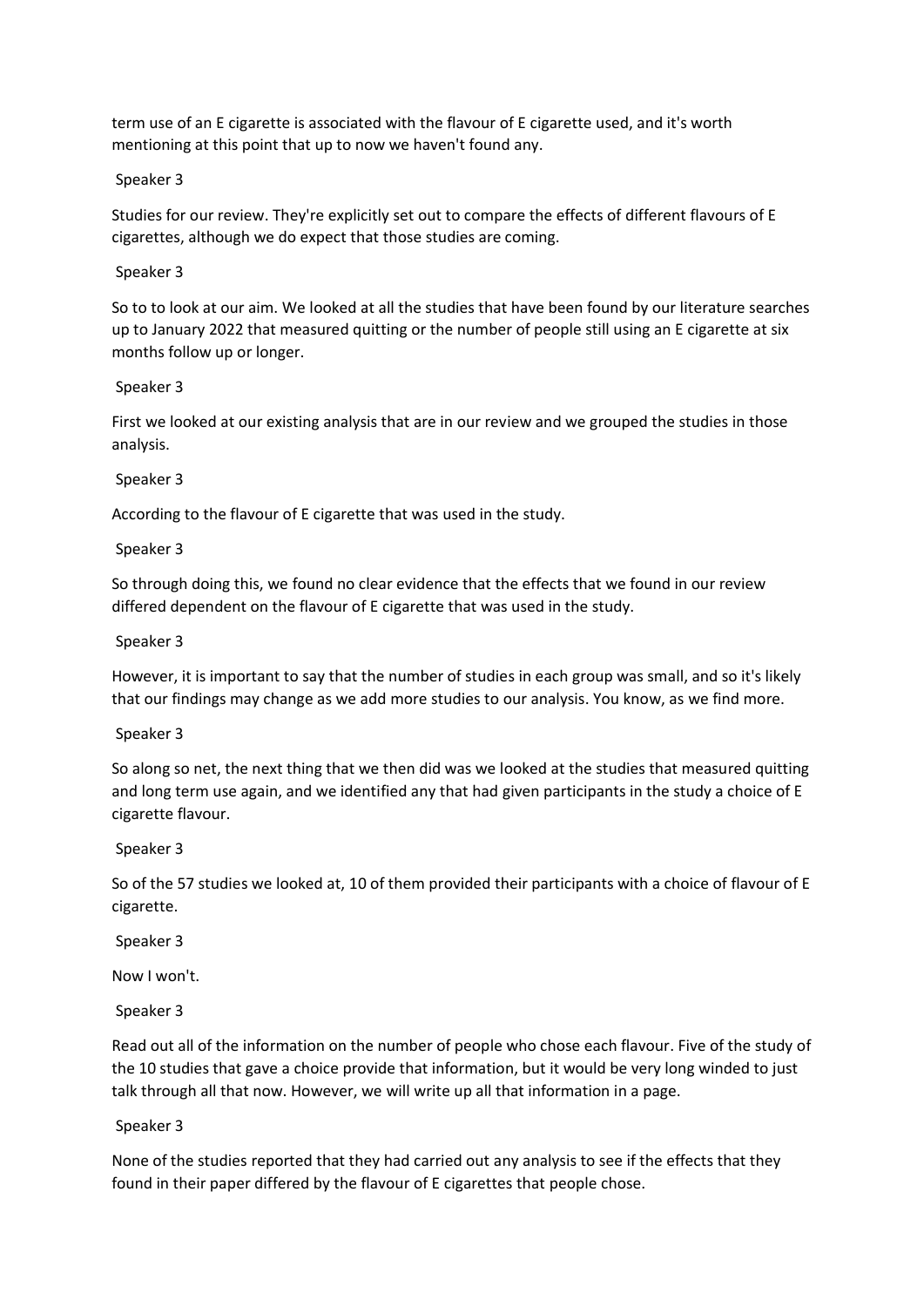However, when we contacted the authors of these papers, we were provided with raw data from the studies from two of them. So then our next steps in what we plan to do.

Speaker 3

Is to look at the data from those two studies a bit more carefully and see if it's possible to carry out this type of analysis ourselves.

Speaker 3

And again, if we are able to do some analysis, which we think we will be able to do some kind of preliminary exploratory things.

Speaker 3

Then again, that's going to be written up in our planned paper, so watch this space, basically.

Speaker 4

Excellent, thank you so much Nicola.

Speaker 4

I think it's quite a hopeful month in terms of E cigarette research. We have 4 new trials, some of which I think are likely to be.

Speaker 4

Really quite impactful.

Speaker 4

Clearly a lot more work to be done in the area of flavours and some of that work ongoing.

Speaker 4

So do cheque in with us again next month to hear about what's new with E cigarette research, thanks.

Speaker 4

Please subscribe on iTunes or Spotify and stay tuned for our next episode.

Speaker 2

Ben is safer than smoking. May help you quit it, yeah. But remember to mention the findings we have. Can't tell us what will happen long term even though we know vaping is safer than smoking. We may still like cars for concern.

Speaker 2

Just think it up switch interface.

Speaker 1

Smoking so fat.